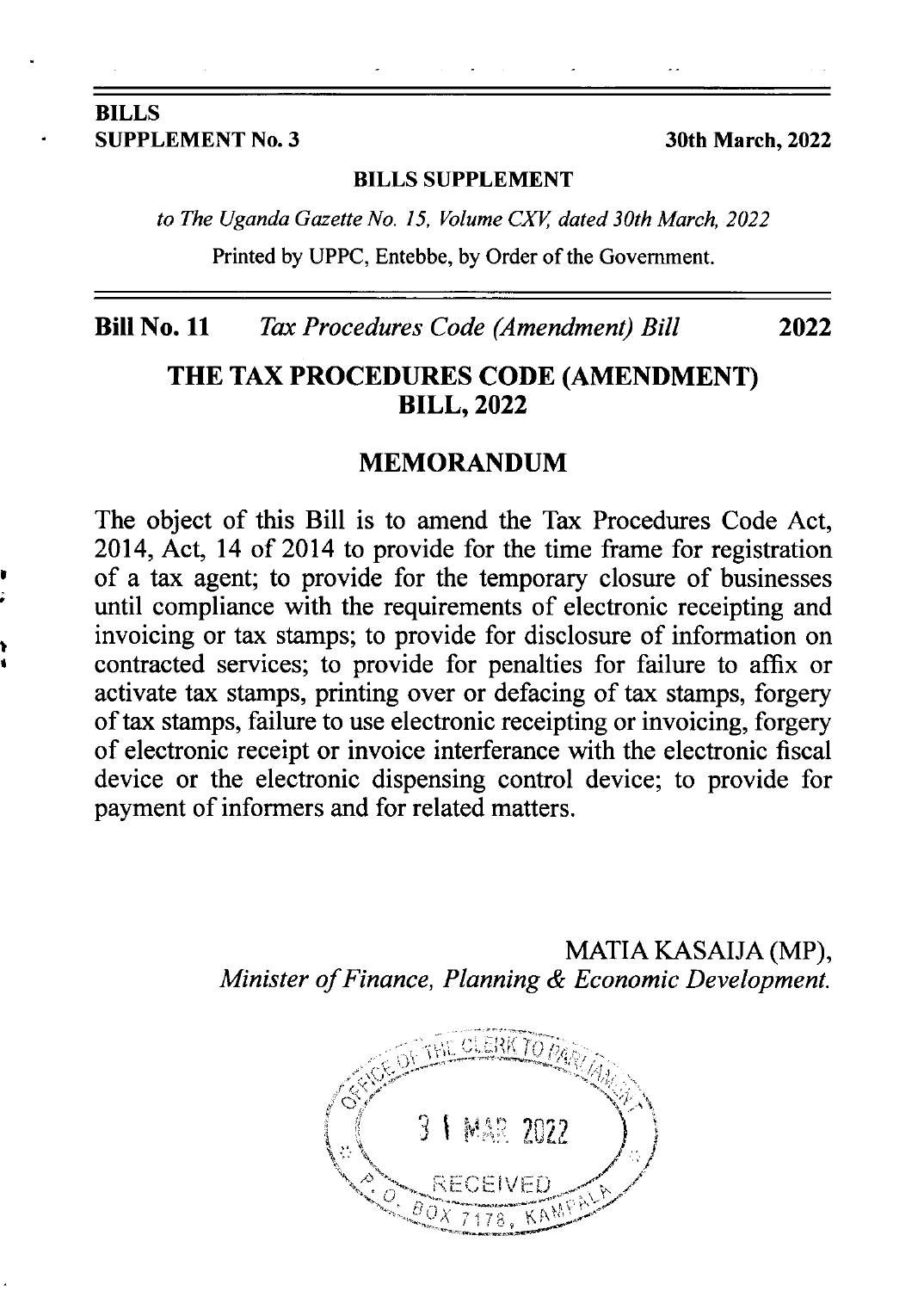# Bill No. 11 Tax Procedures Code (Amendment) Bill 2022 THE TAX PROCEDURES CODE (AMENDMENT) BILL, 2022

#### ARRANGEMENT OF CLAUSES

#### Clause

t

I

- 1. Commencement
- 2. Amendment of section 3 of the Tax Procedures Code Act 2014
- 3. Amendment of section 19B of the principal Act
- 4. Amendment of section 33 of the principal Act
- 5. Amendment of section 42 of the principal Act
- 6. Amendment of section 58 of the principal Act
- 7. Insertion of new sections 62B, 62C, 62D, 62E, 62F, 62G and 62H to principal Act
- 8. Amendment of the principal Act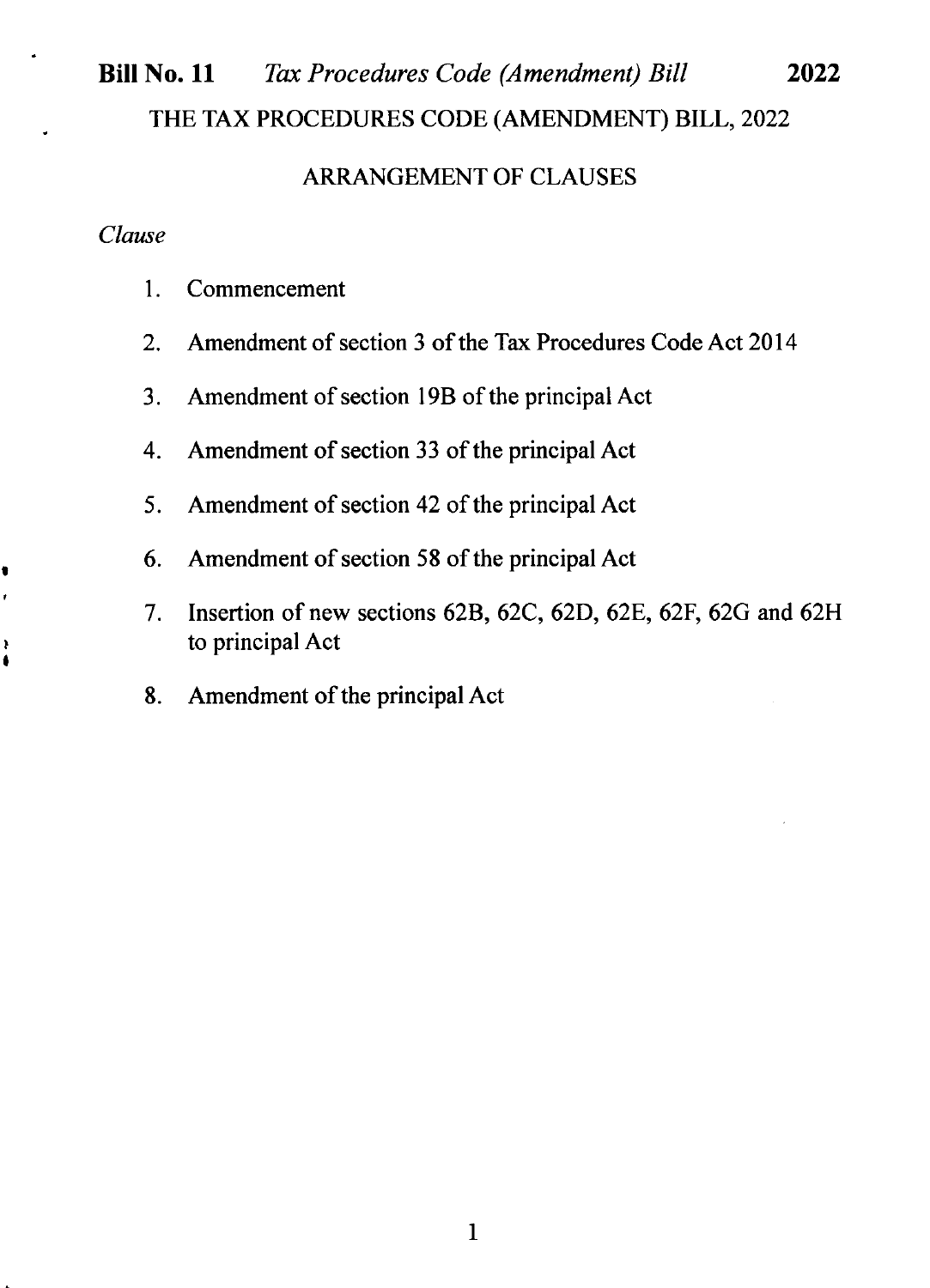### A Bill for an Act

#### ENTITLED

### THE TAX PROCEDURES CODE (AMENDMENT) ACT, 2022

An Act to amend the Tax Procedures Code Act, 2014, Act, 14 of 2014 to provide for the time frame for registration of tax agent; to provide for the temporary closure of businesses until compliance with the requirements of electronic receipting and invoicing or tax stamps; to provide for disclosure of information on contracted services; to provide for penalties for failure to affix or activate tax stamps, printing over or defacing of tax stamps, forgery of tax stamps, failure to use an electronic receipting or invoicing, forgery of electronic receipt or invoice interferance with the electronic fiscal device or the electronic dispensing control device; to provide for payment of informers and for related matters.

BE IT ENACTED by Parliament as follows:

#### 1. Commencement

) {

This Act shall come into force on  $1<sup>st</sup>$  July, 2022.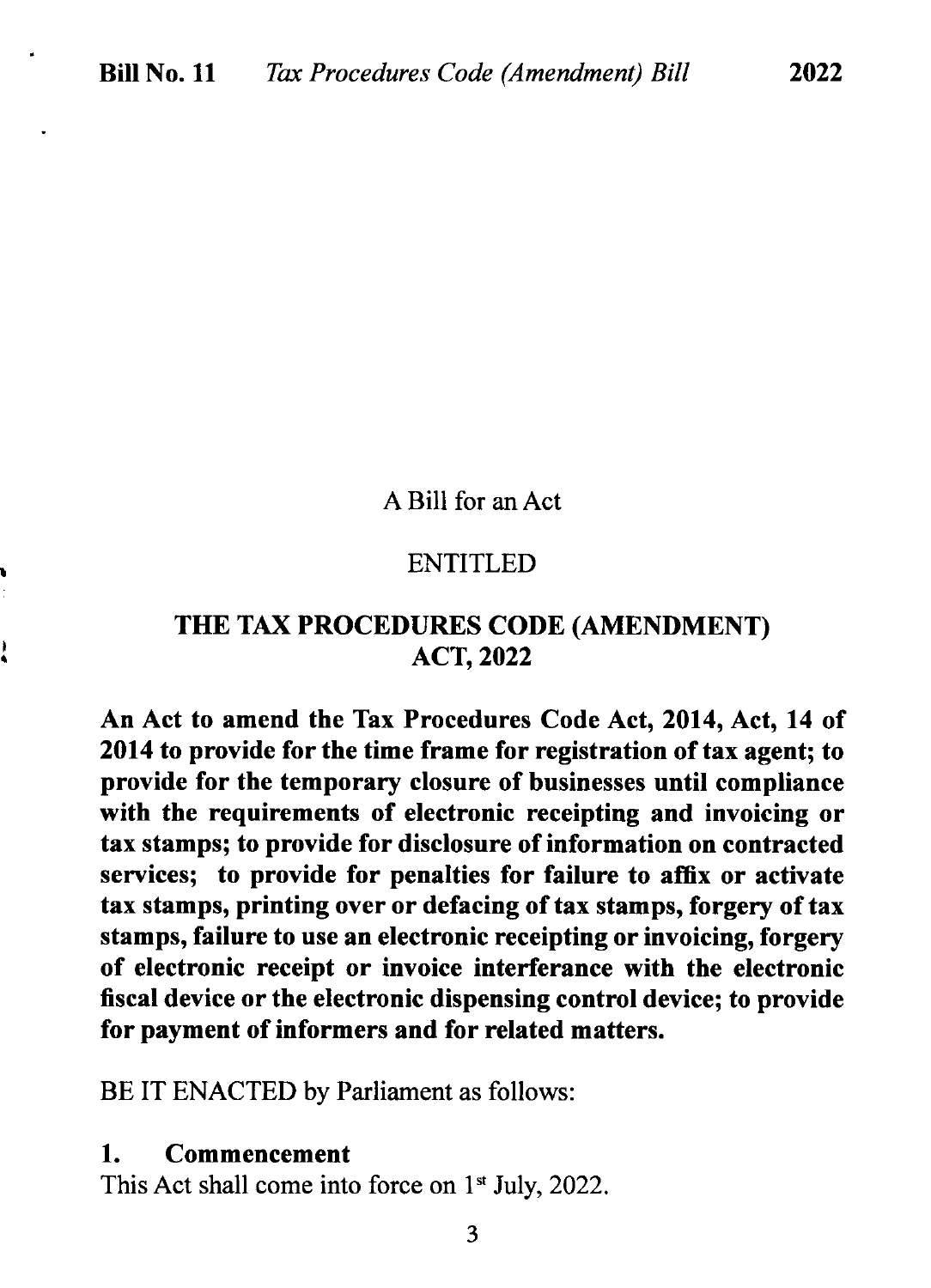# 2. Amendment of the Tax Procedures Code Act, 2014

The Tax Procedures Code Act, 2014 in this Act referred to as the principal Act is amended in section 9 by substituting for subsection  $(4)$  the following-

\*(4) The registration of a tax agent shall remain in force from the date of issue of the certificate of registration to  $31<sup>st</sup>$ December of the year of issue."

# 3. Amendment of section 19B of the principal Act.

Section l9B of the principal Act is amended in subsection (1) by inserting immediately after the words "section l9A(3) " the words "or to activate tax stamps"

# 4. Amendment of section 33 of the principal Act

Section 33 of the principal Act is amended-

(a) in subsection (1) by inserting immediately after the word "payable" the words "or for failure to comply with the requirements of electronic receipting and invoicing or tax stamps";

I ,

- (b) in subsection (2) by inserting immediately after the word "due" the words "or fails to comply with the requirements of electronic receipting and invoicing or tax stamps";
- (c) by substituting for subsection  $(5)$  the following-

"(5) If the taxpayer complies with the tax obligations under subsection (1) during the period of closure, the Commissioner shall immediately remove the notice referred to in subsection (4).

# 5. Amendment of section 42 of the principal Act

Section 42 of the principal Act is amended by inserting immediately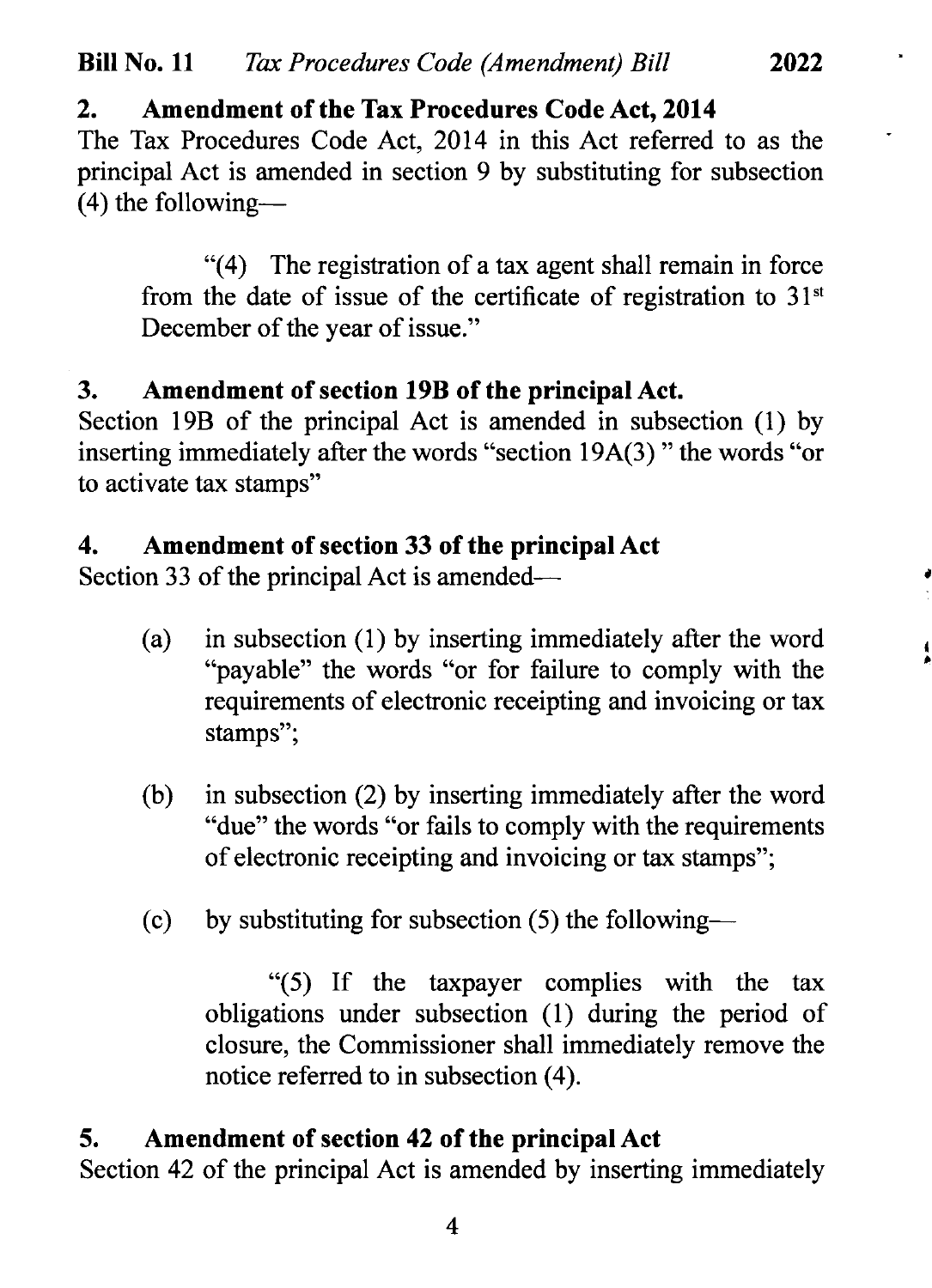after subsection (4) the following-

"(5) Notwithstanding the provisions of subsection (1), a person engaged in the construction or extractive industry shall disclose to the Commissioner the names of the persons contracted in the course of performance of duties or business within seven days from the date of signing the contract.

2022

(6) A person engaged in the construction or extractive industry, who fails to comply with the provisions of subsection (5), is liable to pay a penalty of one thousand currency points."

### 6. Amendment of section 58 of the principal Act

Section 58 of the principal Act is amended by substituting for the words "two hundred" the words "five thousand five hundred";

### 7. Insertion of new sections 62B, 62C, 62D, 62E, 62F, 62G and 62H to principal Act.

The principal Act is amended by inserting immediately after section 62A the following-

### "628 Failure to affx or activate a tax stamps

A tax payer who fails to affix tax stamps on goods prescribed under section 19A (3) or activate tax stamps commits an offence and is liable, on conviction, to a fine not exceeding one thousand five hundred currency points or imprisonment not exceeding ten years or both.

### 62C. Prints over or defacing of tax stamps

Aperson who prints over or defaces tax stamps affixed on goods prescribed under section 19A (3) commits an offence and is liable, on conviction, to a fine not exceeding one thousand five hundred currency points or imprisonment not exceeding ten years or both.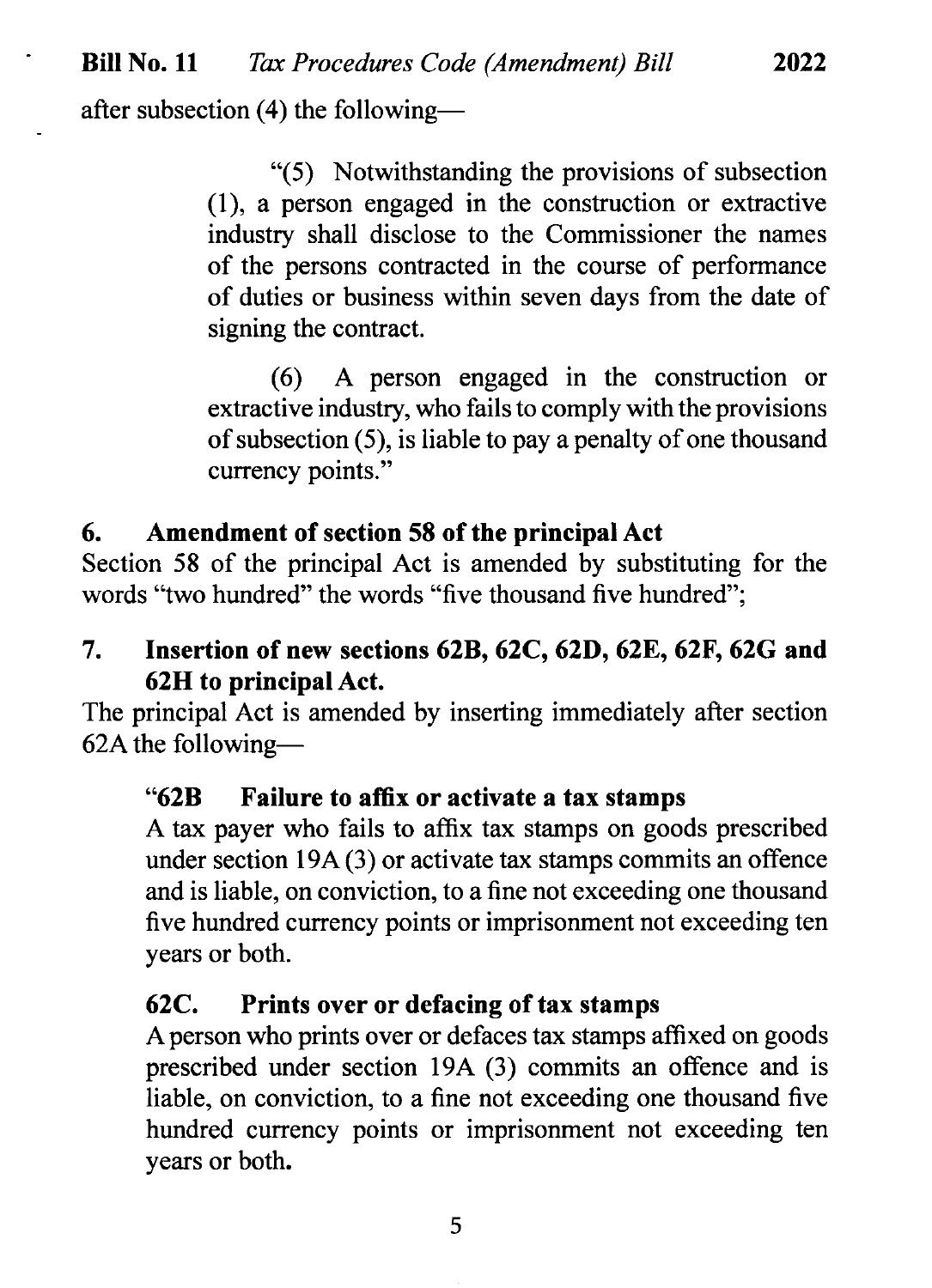### 62D. Forgery of tax stamps

A person who forges or is found in possession of a forged tax stamp commits an offence and is liable, on conviction, to a fine not exceeding one thousand five hundred currency points or imprisonment not exceeding ten years or both.

# 62E. Failure to use an electronic receipting or invoicing

A taxpayer specified under section 73A (2) who does not issue an e-invoice, issue an e-receipt or employ an electronic fiscal device in accordance with section 73A, commits an offence and is liable, on conviction, to a fine not exceeding one thousand five hundred currency points or imprisonment not exceeding ten years or both.

# 62F. Forgery of electronic receipt or invoice

A person who forges or is found in possession of a forged electronic receipt or invoice commits an offence and is liable, on conviction, to a fine not exceeding one thousand five hundred currency points or imprisonment not exceeding ten years or both.

# 62G. Interferance with the electronic fiscal device or electronic dispensing control device

Aperson who makes unauthorised interference with the software or hardware of an electronic fiscal device or electronic dispensing control device commits an offence and is liable, on conviction, to a fine not exceeding one thousand five hundred currency points or imprisonment not exceeding ten years or both.

# 62H. Offences relating to automatic exchange of information

A person who contrary to the regulations made under section 88  $(3b)$  of the Income Tax Act--

> (a) fails to file an information return for purposes of automatic exchange of information commits an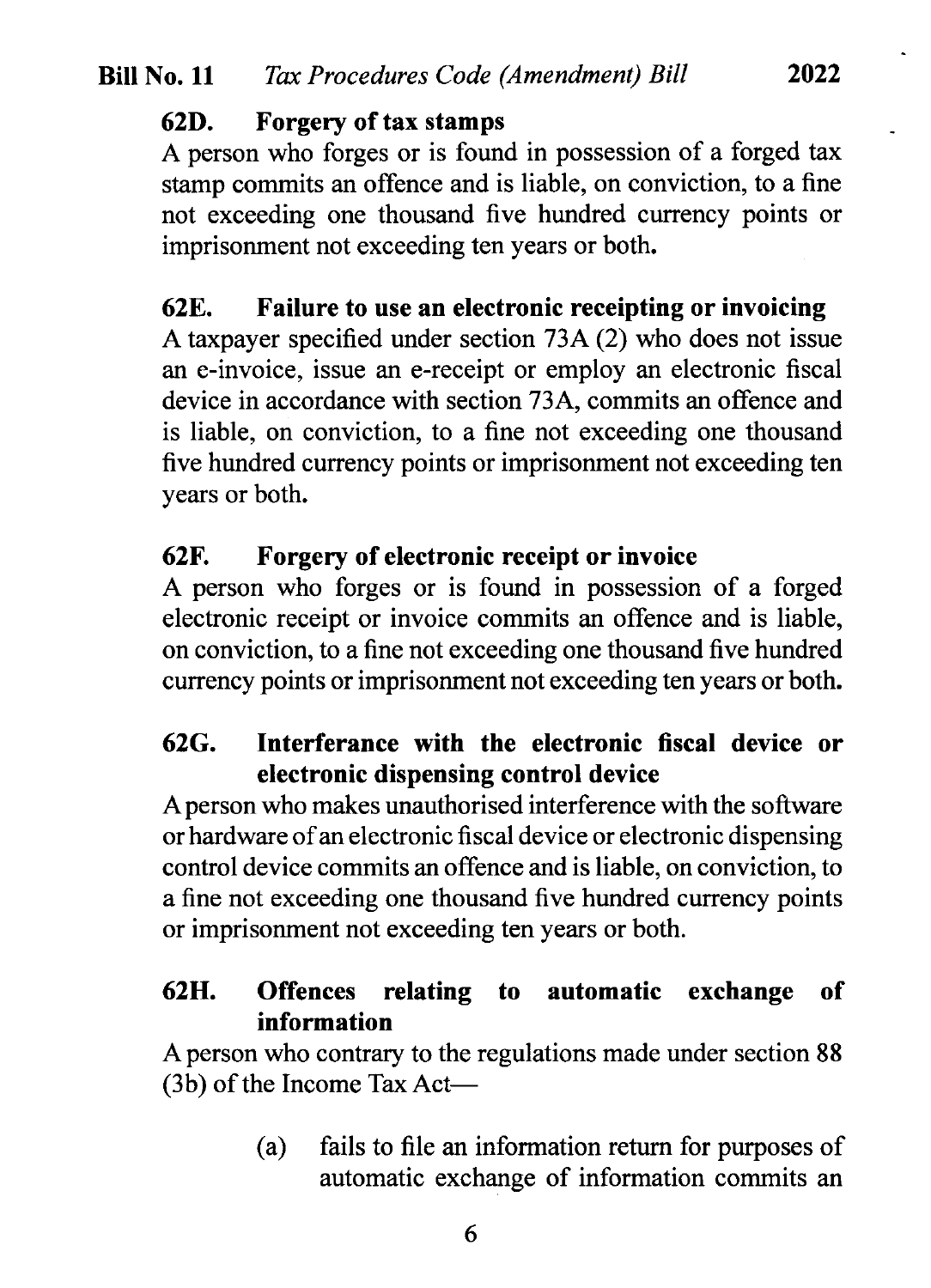# Bill No. 11 Tax Procedures Code (Amendment) Bill 2022

offence and is liable, on conviction, to a fine not exceeding two thousand five hundred currency points for each day of default or to imprisonment for the term not exceeding ten years or both;

- $(b)$  fails to maintain records for purposes of automatic exchange of information commits an offence and is liable, on conviction, to a fine not exceeding two thousand five hundred currency points for each day of default or to imprisonment for a term not exceeding ten years or both;
- (c) makes a false or misleading statement in the information return commits an offence and is liable, on conviction, to a fine not exceeding two thousand five hundred currency points for each day of default or to imprisonment for a term not exceeding ten years or both; or
- (d) omits from a statement made in the information return commits an offence and is liable, on conviction, to a fine not exceeding two thousand five hundred currency points for each day of default or to imprisonment for a term not exceeding ten years or both".

## 8. Amendment of the principal Act

The principal Act is amended by substituting for section 74A the following-

#### "74A. Payment of informers

- (1) The Commissioner shall pay to a person who-
- (a) provides information leading to identification of unassessed tax or duty one percent of the tax or duty assessed or fifteen million shillings, whichever is less; or